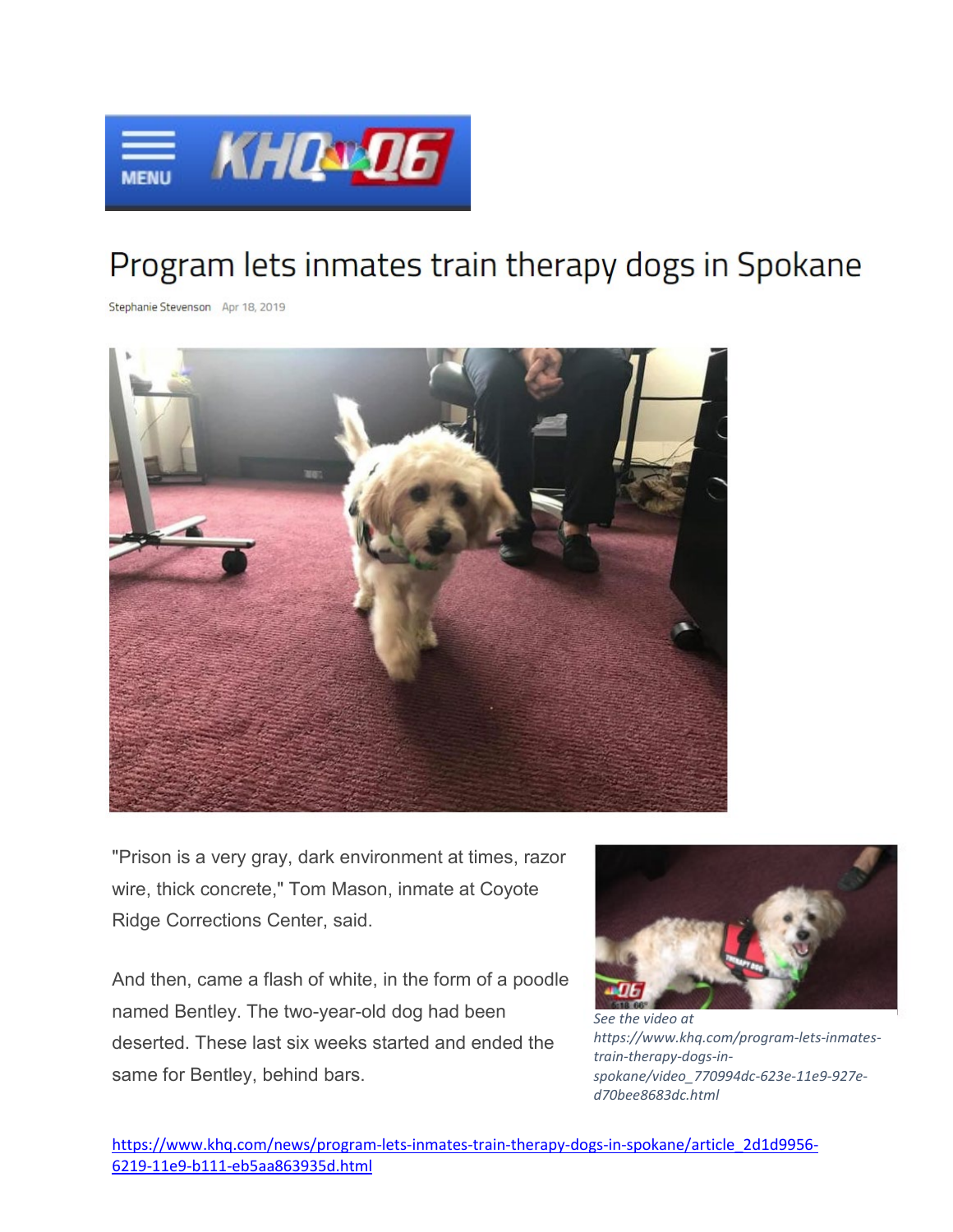Bentley went from being un-adoptable, behind the bars of a shelter, to finding his new home behind bars at the Coyote Ridge Corrections Center.

"The dogs live with them 24/7, from the minute they come in, to the minute they leave," Valerie Turner, Ridge Dogs coordinator, said.

Bentley would spend his entire day with the men in khaki, who taught him more than 20 commands.

"He rangers from sitting, to hugging, rolling over, he even dances," Kendra Mullins, Ridge Dogs coordinator, said.

But then, a special request came for this little guy. The Northwest Counseling Center in Spokane needed a therapy dog, which is something this group hasn't trained for before, but Bentley was up for the task.

The inmates trained Bentley how to comfort people in counseling sessions. If someone is getting a brain scan, or Neurology and biofeedback sessions, Bentley can lay with them and help calm a client's nerves.

The best part, Bentley now gets to work with up to 40 people a day, and that's on top of all the men he's already impacted.

"He's brought laughter, joy, and smiles to everyone he's been associated with," Mason said.

The Coyote Ridge Dogs program has trained more than 5,000 dogs since 2007, and more than 200 men have become handlers.

"A lot of the trainers, who are the inmates, have actually said that this program saves them," Turner, said.